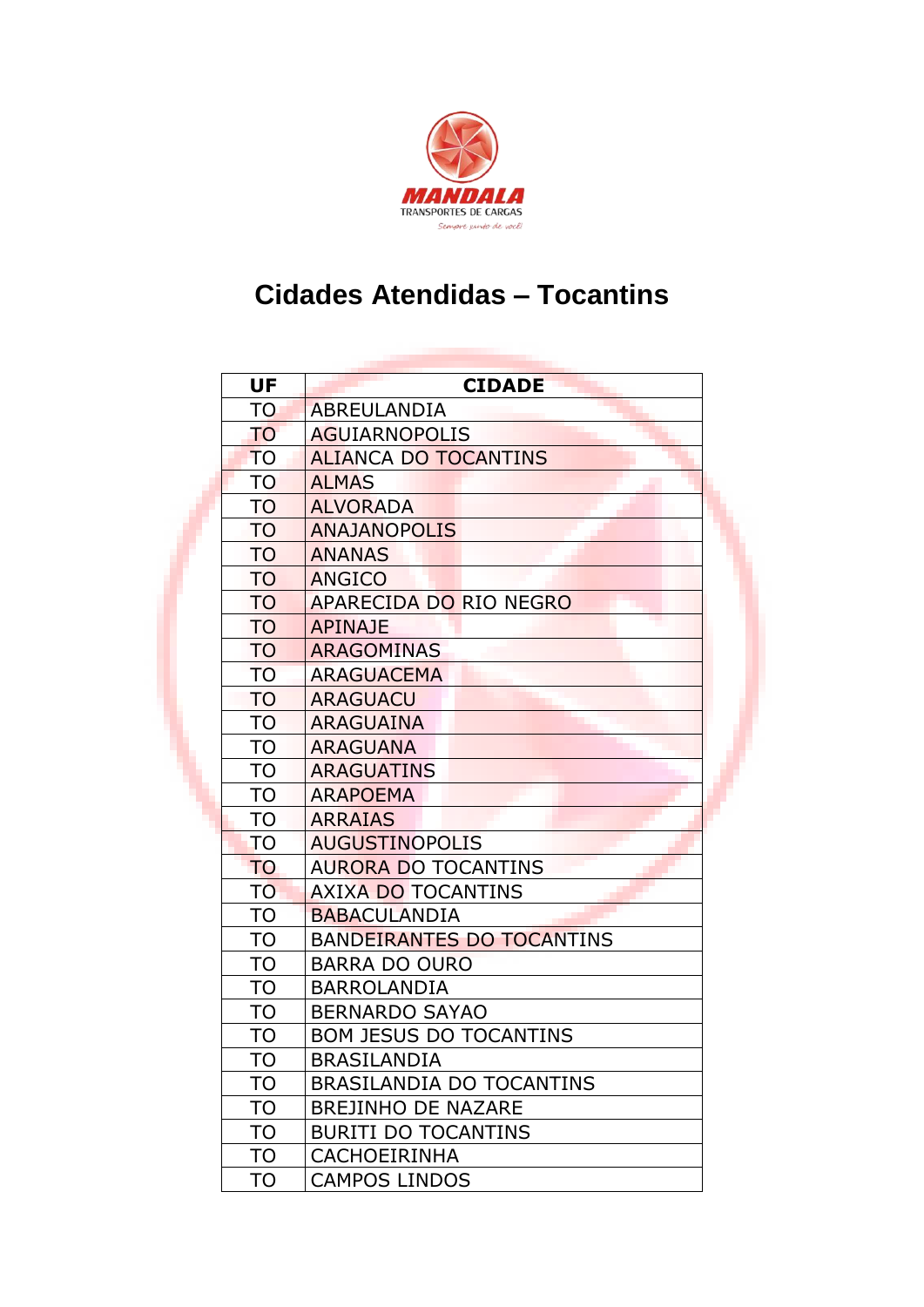| TO        | <b>CANA BRAVA</b>               |  |
|-----------|---------------------------------|--|
| TO        | <b>CARIRI DO TOCANTINS</b>      |  |
| <b>TO</b> | CARMOLANDIA                     |  |
| TO        | <b>CARRASCO BONITO</b>          |  |
| <b>TO</b> | <b>CARTUCHO</b>                 |  |
| <b>TO</b> | <b>CASEARA</b>                  |  |
| <b>TO</b> | <b>CENTENARIO</b>               |  |
| <b>TO</b> | CHAPADA DA NATIVIDADE           |  |
| <b>TO</b> | CHAPADA DE AREIA                |  |
| <b>TO</b> | <b>COLINAS DO TOCANTINS</b>     |  |
| <b>TO</b> | <b>COLMEIA</b>                  |  |
| <b>TO</b> | <b>COMBINADO</b>                |  |
| <b>TO</b> | CONCEICAO DO TOCANTINS          |  |
| <b>TO</b> | <b>COUTO DE MAGALHAES</b>       |  |
| <b>TO</b> | <b>CRAOLANDIA</b>               |  |
| <b>TO</b> | <b>CRISTALANDIA</b>             |  |
| TO        | <b>CRIXAS</b>                   |  |
| <b>TO</b> | <b>CRIXAS DO TOCANTINS</b>      |  |
| <b>TO</b> | <b>DARCINOPOLIS</b>             |  |
| <b>TO</b> | <b>DIANOPOLIS</b>               |  |
| <b>TO</b> | DIVINOPOLIS DO TOCANTINS        |  |
| <b>TO</b> | <b>DOIS IRMAOS DO TOCANTINS</b> |  |
| <b>TO</b> | <b>DUERE</b>                    |  |
| <b>TO</b> | <b>ESPERANTINA</b>              |  |
| <b>TO</b> | <b>FATIMA</b>                   |  |
| <b>TO</b> | <b>FIGUEIROPOLIS</b>            |  |
| <b>TO</b> | <b>FILADELFIA</b>               |  |
| <b>TO</b> | <b>FORMOSO DO ARAGUAIA</b>      |  |
| TO        | <b>FORTALEZA DO TABOCAO</b>     |  |
| TO        | <b>GOIANORTE</b>                |  |
| <b>TO</b> | <b>GOIATINS</b>                 |  |
| <b>TO</b> | <b>GUARAI</b>                   |  |
| <b>TO</b> | <b>GURUPI</b>                   |  |
| <b>TO</b> | <b>IPUEIRAS</b>                 |  |
| <b>TO</b> | <b>ITACAJA</b>                  |  |
| <b>TO</b> | <b>ITAGUATINS</b>               |  |
| <b>TO</b> | <b>ITAPIRATINS</b>              |  |
| <b>TO</b> | <b>ITAPORA DO TOCANTINS</b>     |  |
| <b>TO</b> | <b>JAU DO TOCANTINS</b>         |  |
| <b>TO</b> | <b>JUARINA</b>                  |  |
| <b>TO</b> | LAGOA DA CONFUSAO               |  |
| <b>TO</b> | <b>LAGOA DO TOCANTINS</b>       |  |
| TO        | <b>LAJEADO</b>                  |  |
| TO        | LAVANDEIRA                      |  |
| TO        | <b>LIZARDA</b>                  |  |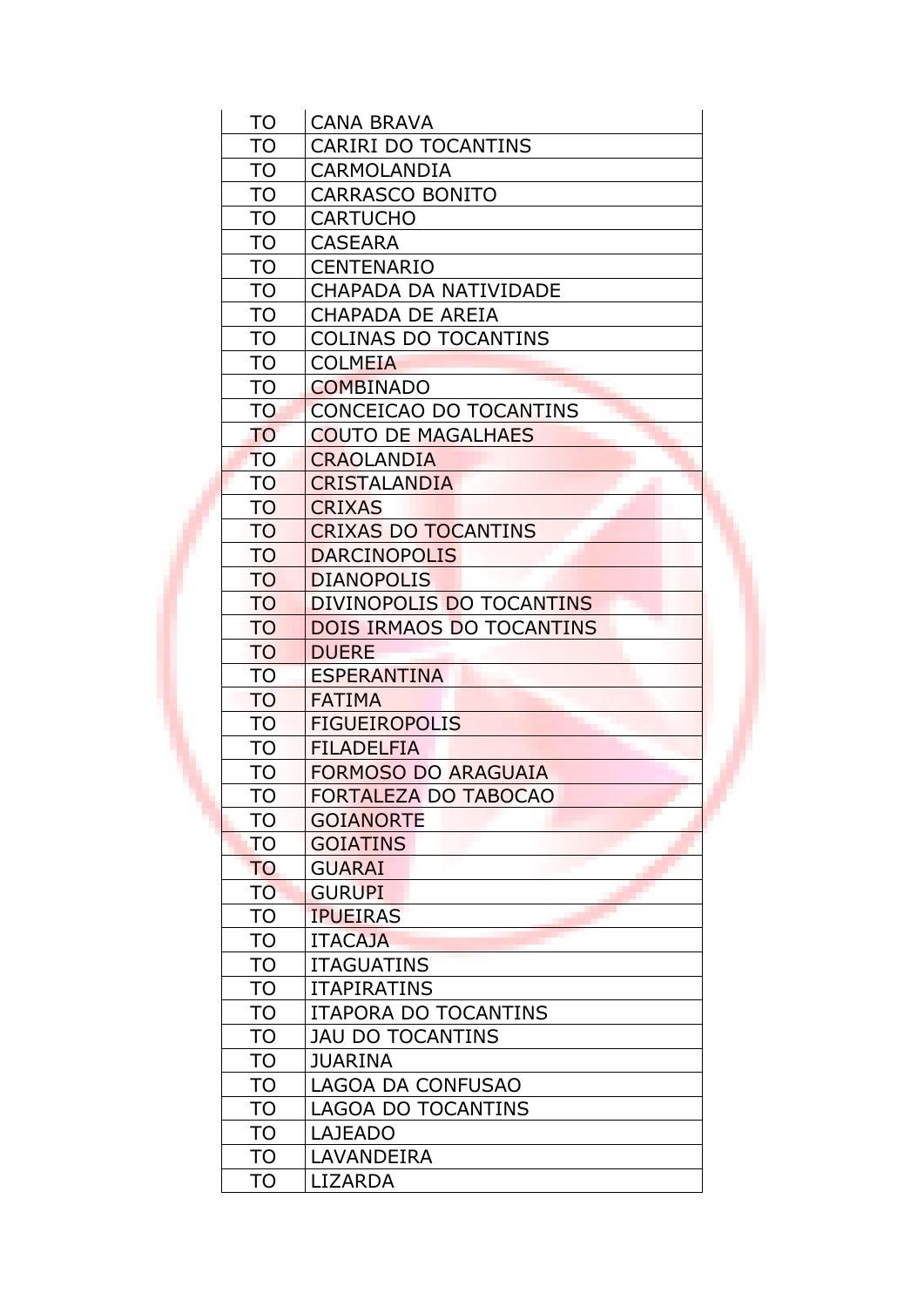| <b>TO</b>       | <b>LUZINOPOLIS</b>        |  |
|-----------------|---------------------------|--|
| <b>TO</b>       | MARIANOPOLIS DO TOCANTINS |  |
| <b>TO</b>       | <b>MATEIROS</b>           |  |
| <b>TO</b>       | MAURILANDIA DO TOCANTINS  |  |
| <b>TO</b>       | MIRACEMA DO TOCANTINS     |  |
| <b>TO</b>       | <b>MIRANDOPOLIS</b>       |  |
| <b>TO</b>       | <b>MIRANORTE</b>          |  |
| <b>TO</b>       | MONTE DO CARMO            |  |
| <b>TO</b>       | MONTE SANTO DO TOCANTINS  |  |
| <b>TO</b>       | <b>MURICILANDIA</b>       |  |
| <b>TO</b>       | <b>NATAL</b>              |  |
| <b>TO</b>       | <b>NATIVIDADE</b>         |  |
| TO <sub>1</sub> | <b>NAZARE</b>             |  |
| <b>TO</b>       | <b>NOVA OLINDA</b>        |  |
| <b>TO</b>       | <b>NOVA ROSALANDIA</b>    |  |
| <b>TO</b>       | <b>NOVO ACORDO</b>        |  |
| <b>TO</b>       | <b>NOVO ALEGRE</b>        |  |
| <b>TO</b>       | NOVO JARDIM               |  |
| <b>TO</b>       | <b>OLIVEIRA DE FATIMA</b> |  |
| <b>TO</b>       | <b>PALMAS</b>             |  |
| <b>TO</b>       | <b>PALMEIRANTE</b>        |  |
| <b>TO</b>       | PALMEIRAS DO TOCANTINS    |  |
| <b>TO</b>       | <b>PALMEIROPOLIS</b>      |  |
| <b>TO</b>       | PARAISO DO TOCANTINS      |  |
| <b>TO</b>       | <b>PARANA</b>             |  |
| <b>TO</b>       | <b>PAU D ARCO</b>         |  |
| <b>TO</b>       | PEDRO AFONSO              |  |
| <b>TO</b>       | <b>PEIXE</b>              |  |
| <b>TO</b>       | <b>PEQUIZEIRO</b>         |  |
| <b>TO</b>       | PINDORAMA DO TOCANTINS    |  |
| <b>TO</b>       | <b>PIRAQUE</b>            |  |
| <b>TO</b>       | <b>PIUM</b>               |  |
| <b>TO</b>       | PONTE ALTA DO BOM JESUS   |  |
| <b>TO</b>       | PONTE ALTA DO TOCANTINS   |  |
| <b>TO</b>       | PORTO ALEGRE DO TOCANTINS |  |
| <b>TO</b>       | PORTO NACIONAL            |  |
| TO              | <b>PRAIA NORTE</b>        |  |
| <b>TO</b>       | PRESIDENTE KENNEDY        |  |
| <b>TO</b>       | <b>PRINCIPE</b>           |  |
| <b>TO</b>       | <b>PUGMIL</b>             |  |
| <b>TO</b>       | <b>RECURSOLANDIA</b>      |  |
| TO              | <b>RIACHINHO</b>          |  |
| TO              | RIO DA CONCEICAO          |  |
| <b>TO</b>       | RIO DOS BOIS              |  |
| TO              | RIO SONO                  |  |